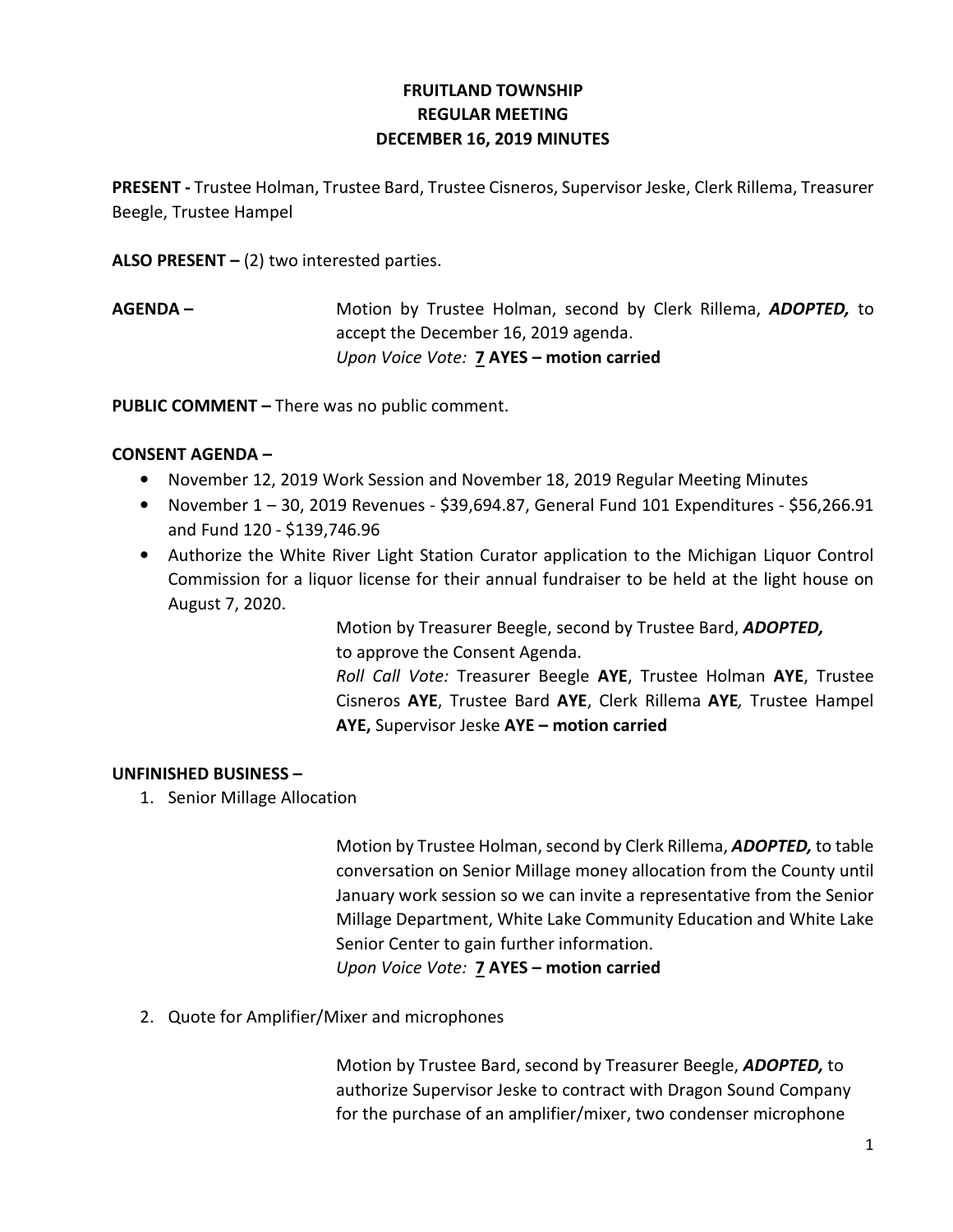#### FRUITLAND TOWNSHIP DECEMBER 16, 2019 REGULAR MEETING MINUTES

pairs and installation of such for the township meeting room at a cost not to exceed \$1,999.00.

Roll Call Vote: Trustee Bard AYE, Treasurer Beegle AYE, Trustee Hampel AYE, Trustee Holman AYE, Trustee Cisneros AYE, Clerk Rillema AYE, Supervisor Jeske AYE - motion carried

#### NEW BUSINESS –

1. Termination of Agreement for Building Code Services –

Motion by Clerk Rillema, second by Trustee Holman, ADOPTED, to authorize Supervisor Jeske and Clerk Rillema to sign the agreement to terminate the Intergovernmental Contract with Laketon Township for Building Code Services effective December 31, 2019. Roll Call Vote: Clerk Rillema AYE, Trustee Holman AYE, Trustee Hampel AYE, Treasurer Beegle AYE, Trustee Bard AYE, Trustee Cisneros AYE, Supervisor Jeske AYE - motion carried

2. Employment Contract for Building Official –

Motion by Trustee Holman, second by Treasurer Beegle, **ADOPTED**, to authorize Supervisor Jeske and Clerk Rillema to sign the agreement for Building Code Services with Val Jensen effective January 1, 2020. Roll Call Vote: Trustee Holman AYE, Treasurer Beegle AYE, Trustee Cisneros AYE, Clerk Rillema AYE, Trustee Bard AYE, Trustee Hampel AYE, Supervisor Jeske AYE – motion carried

3. Community Center Bids –

Motion by Clerk Rillema, second by Trustee Bard, ADOPTED, to award the Community Center Bid for ceiling/light replacement and painting of ceiling and interior of meeting room at a cost not to exceed \$7,000.00 and to offer the White Lake Area Group a 50% reduction in monthly rent for one month as they will not be able to use the space for a minimum of two weeks. Roll Call Vote: Clerk Rillema AYE, Trustee Bard AYE, Trustee Hampel AYE, Treasurer Beegle AYE, Trustee Cisneros AYE, Trustee Holman AYE, Supervisor Jeske AYE – motion carried

4. Street Sign Replacement Quotes –

Motion by Trustee Holman, second by Clerk Rillema, ADOPTED, to authorize Supervisor Jeske permission to order replacement street signs from Dornbos Sign Inc. The names of the streets are: Belfast, McMillan/Orshal and Michillinda/Zellar.